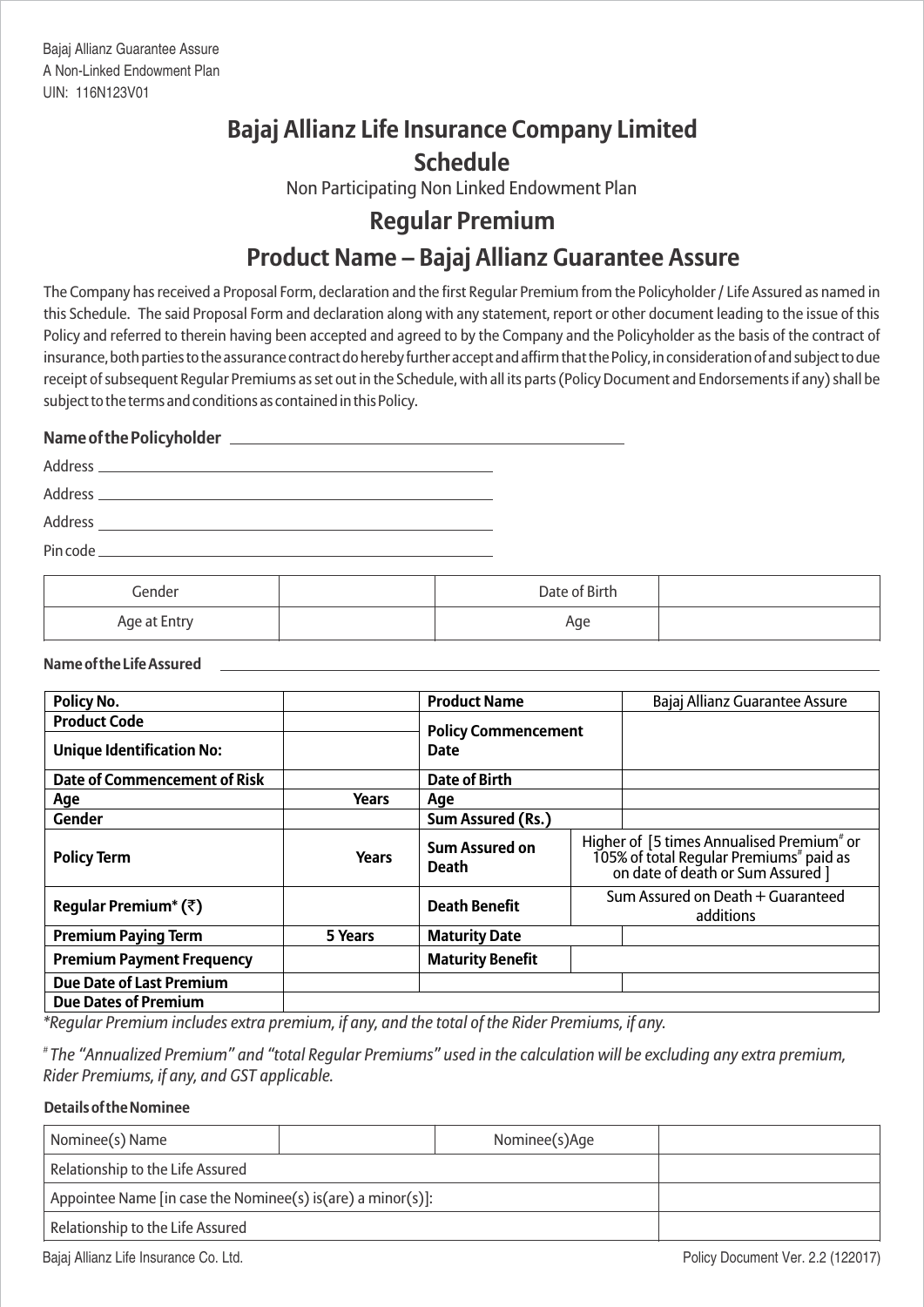# **Additional Benefit Riders:**

| <b>Additional Rider Benefits / UIN</b>                                                   | <b>Life Covered</b> | Date of<br>under Rider Commencement<br>of Rider | <b>Rider</b><br>Premium<br>Paying Term Term | Rider | <b>Rider</b><br><b>Benetit Maturity</b><br><b>Date</b> | <b>Rider</b><br><b>Sum</b><br><b>Assured</b> | <b>Rider</b><br>Premium |
|------------------------------------------------------------------------------------------|---------------------|-------------------------------------------------|---------------------------------------------|-------|--------------------------------------------------------|----------------------------------------------|-------------------------|
| Bajaj Allianz Accidental Death Benefit Rider /<br>$ $ (UIN: 116B034V01)                  |                     |                                                 |                                             |       |                                                        |                                              |                         |
| Bajaj Allianz Accidental Permanent Total/Partial<br>Disability Rider / (UIN: 116B036V01) |                     |                                                 |                                             |       |                                                        |                                              |                         |
| Bajaj Allianz Critical Illness Benefit Rider/<br>(UIN: 116B035V01)                       |                     |                                                 |                                             |       |                                                        |                                              |                         |
| Bajaj Allianz Family Income Benefit /<br>(UIN:116B037V01)                                |                     |                                                 |                                             |       |                                                        |                                              |                         |
| Bajaj Allianz Waiver of Premium Benefit Rider/<br>$ $ (UIN: 116B031V01)                  |                     |                                                 |                                             |       |                                                        |                                              |                         |

## **Sales Representative Details**

| Name                | Code      |  |
|---------------------|-----------|--|
| Address             |           |  |
| <b>Phone Number</b> | e-Mail Id |  |

# TOTAL PREMIUM PAYABLE FOR SELECTED PREMIUM PAYMENT FREQUENCY: ₹

In Words: Rupees ……………………………………………………………………………….Only

If any of the information given above is incorrect and not consistent with the Proposal Form, we request you to kindly send back the whole set-of documents to the Company citing the error/mistake for rectification.

**To whom the Benefits are Payable:** The Benefits are payable to the Policyholder or the Life Assured or the Nominee(s) where a valid nomination has been registered by the Company (in accordance with section 39 of the Insurance Act 1938), or the executors, administrators or the legal representatives who should take out representation to the estate or to such persons as directed by the court of competent jurisdiction in India, limited at all times to the monies payable under this Policy.

The Policy shall be subject to and governed by the terms of the Policy Document along with the Schedule contained herein and endorsements if any, made from time to time and all these shall together form a single agreement

All taxes, including GST, either existing or those that may apply in future (including enhancements of existing taxes) will be charged extra. Payment of such taxes shall be the responsibility of the Policyholder.

Bajaj Allianz Life Insurance Company does not provide any warranty or assurance that the Policyholder will be, by virtue of purchasing this Policy, eligible for any income tax or other tax rebate or relief.

Signed on behalf of Bajaj Allianz Life Insurance Company Limited for Policy No.

Issued on

Authorised Signatory: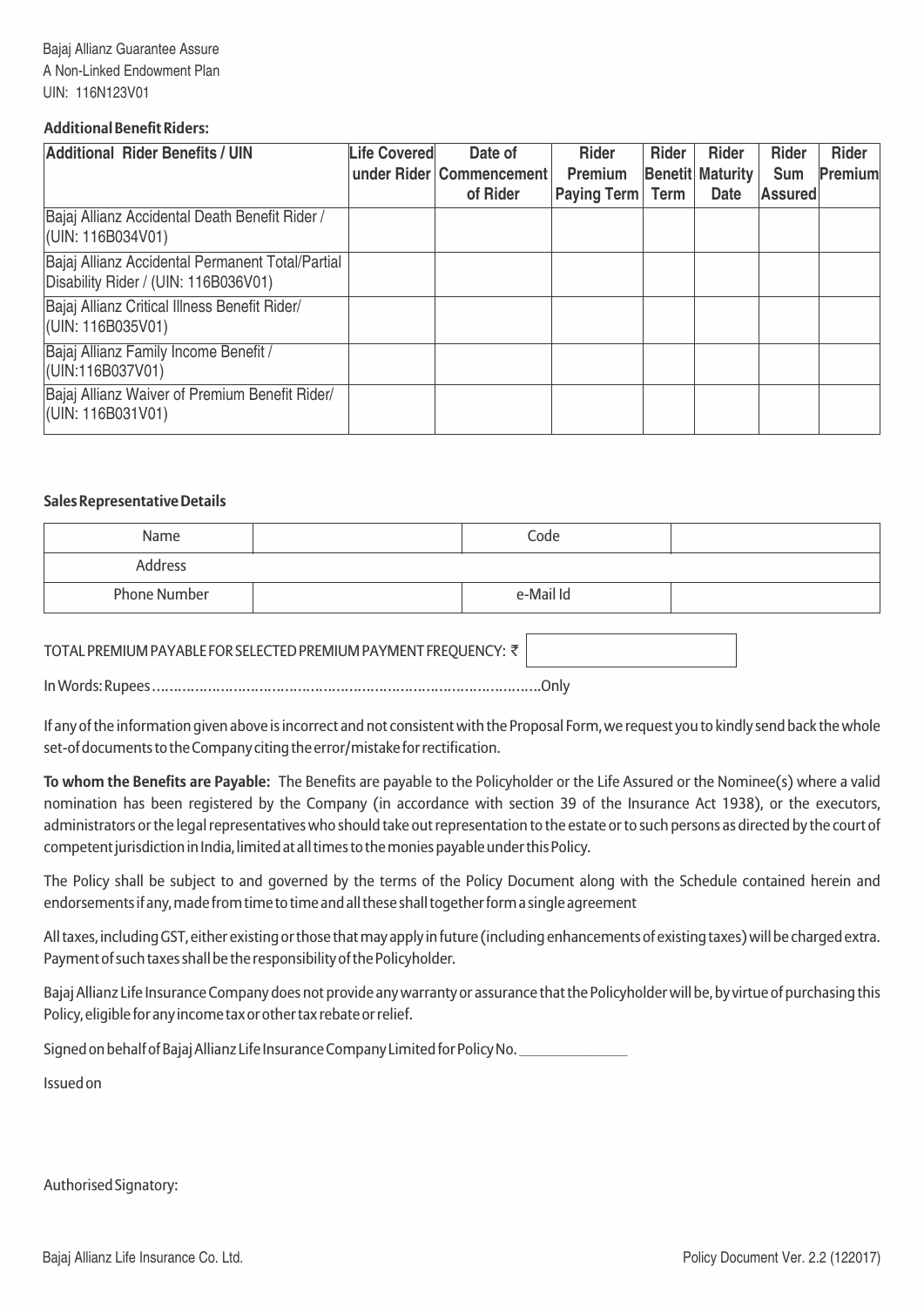### Policy Document

This Policy is issued on the basis of the information given and declaration made by the Policyholder in the Proposal Form, which is incorporated herein and forms the basis of this Policy.

1 Definitions & Abbreviations:

The following terms shall have the meaning assigned to them below. The singular includes the plural and references to the male include the female where the context so permits.

- a. "Age" means age as at last birthday.
- b. "Annualised Premium" is the yearly premium payable by the Policyholder applicable for a yearly mode of Premium Payment Frequency.
- c. "Business Day" is the common working day of the Corporate Office of the **Company**
- d. "Company" refers to BAJAJ ALLIANZ LIFE INSURANCE COMPANY LIMITED.
- e. "Date of Commencement of Risk" means the date specified in the Schedule (unless the Policyholder is informed otherwise by the Company) from which the risk cover of the Life Assured commences under the Policy.
- f. "Death Benefit" has the meaning given in Section 6a) below.
- g. "Early Termination Value" has the meaning given in Section 4e) below.
- h. "Goods and Service Tax" is charged based on type of policy communication address of Policy Holder. This may change subject to change in rate/state in address of the Policy Holder as on date of adjustment.
- i. "Grace Period" means a period of fifteen (15) days for a monthly Premium Payment Frequency and thirty (30) days for other than monthly Premium Payment Frequency, from the due date of the Regular Premium payment.
- j. "GST" means Goods and Service Tax
- k. "Guaranteed Addition" has the meaning given in Section 6d) below.
- l. "IRDAI" means the Insurance Regulatory and Development Authority of India.
- m. "Life Assured" means the person named as the Life Assured in the Schedule whose life is assured under this Policy.
- n. "Maturity Benefit" has the meaning given in Section 6b) below.
- o. "Maturity Date" means the date specified in the Schedule on which the Maturity Benefit shall become payable to the Policyholder.
- p. "Nominee" means the person specified in the Schedule who has been nominated in writing to the Company by the Policyholder, who is entitled to receive the Death Benefits under the Policy.
- q. "Paid-up Sum Assured" is the reduced value of the Sum Assured arrived at by multiplying the Sum Assured with the proportion of the number of Regular Premiums paid to the total number of Regular Premiums payable under the Policy.
- r. "Paid-up Sum Assured on Death" is the reduced value of the Sum Assured on Death arrived at by multiplying the Sum Assured on Death with the proportion of the number of Regular Premiums paid to the total number of Regular Premiums payable under the Policy.
- s. "Policy" means the arrangements established by the Policy Document.
- t. "Policy Anniversary" means the date corresponding numerically with the Policy Commencement Date in each subsequent year during the Policy Term.
- u. "Policy Commencement Date" means the date of commencement of the Policy as specified in the Schedule.
- v. "Policy Document" means this Policy wording and that of the Additional Rider Benefits, if any, the Schedule (which is attached to and forms part of this Policy and includes any Annexure or endorsement to it and, if more than one, then, the latest in time) and the Proposal Form.
- w. "Policyholder" means the adult person named in the Schedule who has concluded the Policy with the Company.
- x. "Policy Term" means the period between the Policy Commencement Date and the Maturity Date, as specified in the Schedule.
- y. "Policy Year" means the year commencing on the Policy Commencement Date or a Policy Anniversary thereof.
- z. "Premium Payment Frequency" is a regular time interval as specified in the Schedule, at which the Regular Premium is payable during the Premium Paying Term.
- aa. "Premium Paying Term" means the period specified in the Schedule during which the Regular Premium is payable.
- bb. "Proposal Form" means the Policyholder's statements in the proposal for this Policy

submitted by or on behalf of the Policyholder along with any other information or documentation provided to the Company prior to inception of the Policy.

- cc. "Regular Premium" means the amount exclusive of applicable taxes, if any, payable by the Policyholder at regular intervals during the Premium Paying Term, in amount and at the Premium Payment Frequency, both, as specified in the Schedule.
- dd. "Sum Assured" is the amount as specified in the Schedule under the Policy.
- ee. "Sum Assured on Death" is the amount as specified in the Schedule under the Policy and is the higher of:

(i) 5 times Annualised Premium, (ii) 105% of total Regular Premium paid till date of death, (iii) Sum Assured

\*Annualised Premium and total Regular Premium used in the above calculation is exclusive of extra premium, total of Rider Premium, if any, and GST, if any.

- ff. "Surrender Benefit" has the meaning given in Section 6c) below.
- 2 Policy Description
- a) The Policy is a non-linked, non-participating, limited premium paying, endowment plan.
- b) The plan provides Death Benefit, Maturity Benefit and Surrender Benefit.
- c) The plan also provides Guaranteed Additions, as mentioned in Section 6d) below.
- d) Polices issued to a Life Assured who is a minor shall mature only after the Life Assured has attained majority.
- 3 Regular Premium
- a) Regular Premium is payable in full on the due dates of premium specified in the Schedule or within the Grace Period allowed, during the Premium Paying Term.
- b) The Company does not have any obligation to issue a notice that Regular Premium is due or for the amount that is due.
- c) The Company will not accept any amount less than the Regular Premium due as the Regular Premium, along with applicable taxes, if any.
- d) Where the Regular Premium along with applicable taxes, if any, in full has not been paid even within the Grace Period, the Policy shall be subject to the "Non-payment of Regular Premium and Forfeiture" condition(s) as per Section 4 below.
- 4 Non payment of Regular Premium and Forfeiture If a Regular Premium has not been paid in full before the expiry of the Grace Period, the Policy will be subject to the below mentioned conditions.
- a) If the Regular Premiums due during the first two (2) Policy Years are not paid, the Policy including any Rider will immediately and automatically be converted to a lapsed Policy at the expiry of the Grace Period.
- b) If the Regular Premiums due during the first two (2) Policy Years are paid, but subsequent Regular Premiums are not paid, the Policy will immediately and automatically be converted to a paid-up Policy on the expiry of the Grace Period. The Sum Assured and Sum Assured on Death under the Policy will be reduced to the Paid-up Sum Assured and Paid-up Sum Assured on Death respectively. Any Rider under the Policy will immediately & automatically terminate at the end of the Grace Period.
- c) The Guarantee Addition as on the due date of first unpaid Regular Premium will remain attached to the Policy but no further Guarantee Addition will accrue.
- d) The Policyholder may revive the Policy including any Rider that is lapsed/paid-up during the revival period of two (2) years from the due date of first unpaid Regular Premium, subject to the conditions per Section 5 below.
- e) Early Termination:

Early Termination Value is available for a Policy where at least one (1) full year's premium have been paid but two (2) full years' premium have not been paid and 12 months have been completed under the Policy. In case of early termination by the policyholder, the following Early Termination Value will be paid.

| Number of Full Years'<br>Premiums paid |                                                                      |
|----------------------------------------|----------------------------------------------------------------------|
| <b>Early Termination Value</b>         | 10% * Premiums paid till date +<br>10%* Guaranteed Addition attached |

Where premiums taken are excluding extra premiums, if any, total of all Rider Premiums, if any and GST.

This Early Termination Value will be paid on request for termination of the Policy by Policyholder, death or end of the revival period, whichever happens earlier. There is no Early Termination Value payable with respect to any Riders attached.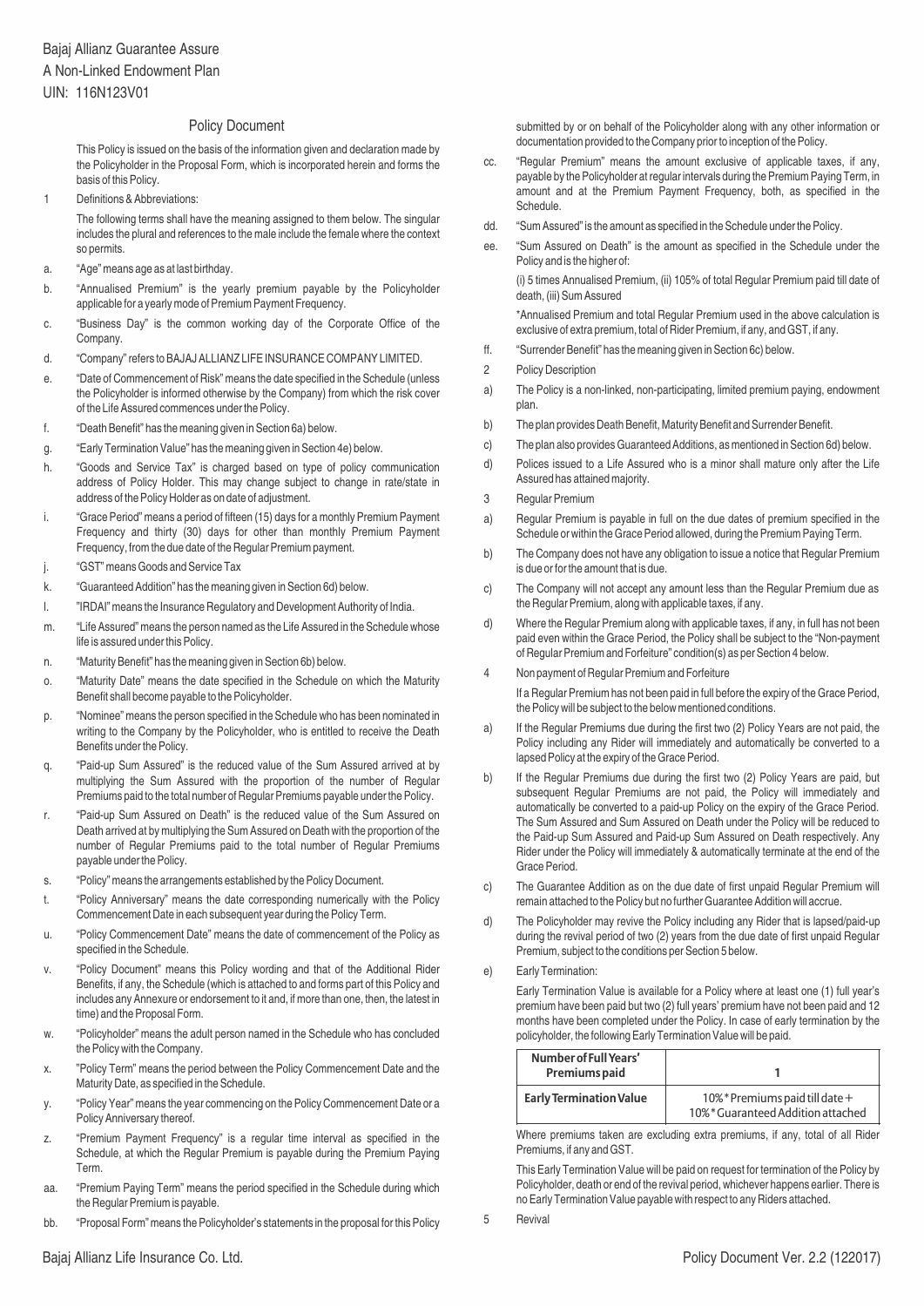# Bajaj Allianz Guarantee Assure A Non-Linked Endowment Plan

UIN: 116N123V01

- a) If the Policy is lapsed/paid-up due to non payment of due Regular Premium (as mentioned in Section 4 above), the Policy can be revived by the Policyholder, subject to the conditions mentioned below:
- I) The application for revival is received by the Company within two (2) years from the due date of the first unpaid Regular Premium but before the Maturity Date;
- ii) The arrears of Regular Premiums together with interest, as decided by the Company from time-to-time, are paid;
- iii) The Policyholder furnishes, at his own expense, satisfactory evidence (as decided by the Company) on health of the Life Assured
- iv) The revival of the Policy and/or any Riders may be on terms different from those applicable to the Policy before it was lapsed or became paid-up, based on the prevailing board approved underwriting norms of the Company;
- v) The revival will take effect only on it being specifically communicated by the Company to the Policyholder and hence mere deposit of the arrears of Regular Premium together with interest shall not be construed as automatic revival of a lapsed/paid-up Policy;
- vi) The Company may refuse to revive the Policy and/or any Riders, based on the board approved underwriting guidelines and refund the amount deposited for the purpose of revival of the Policy and/or any Riders.
- b) On revival, the Sum Assured and the Sum Assured on Death, as it prevailed on the date of lapse/paid-up will be reinstated, subject to Sub-Section a)iv) above and any Guaranteed Addition due during the period of lapse/paid-up will be attached to the Policy.
- 6 Policy Benefits
- a) Death Benefit

On death of the Life Assured before the Maturity Date, the Company, subject to Section 8, Section 10, Section 13 and Section 21 below, provided the Policy has not been terminated per Section 11 below, shall pay the amount mentioned below to the Nominee/Policyholder as Death Benefit.

1) If all the due Regular Premiums are paid in full up to the date of death,

Sum Assured on Death plus Guaranteed Additions as on date of death

- 2) If the Policy is a paid-up Policy [as per Section 4b) above]: Paid-up Sum Assured on Death plus any Guaranteed Additions attached as on the due date of first unpaid Regular Premium.
- 3) If the Policy is lapsed [as per Section 4a) above] and not terminated or revived thereafter:

Early Termination Value as mentioned in Section 4e) above.

b) Maturity Benefit

On Maturity Date, provided the Policy has not been terminated per Section 11 below, the Company shall pay the amount mentioned below to the Policyholder as Maturity Benefit.

1) If all the due Regular Premiums have been paid in full:

Sum Assured plus Guaranteed Additions attached as on Maturity Date

- 2) If the Policy is a paid-up Policy [as per Section 4b) above]: Paid-up Sum Assured plus Guaranteed Additions attached up to the due date of first unpaid Regular Premium.
- 3) If the Policy is lapsed [as per Section 4a) above]:
- NA
- c) Surrender Benefit

The Policy acquires Surrender Benefit any time after two (2) full years Regular Premiums have been paid, subject to the below mentioned conditions:

- a) The payable Surrender Benefit (with respect to the base Policy) will be the higher of the Guaranteed Surrender Value (GSV) or the Special Surrender Value (SSV).
- b) The GSV is the sum of GSV1 and GSV2 (as given in Annexure 3 attached herewith). GSV1 is equal to a proportion (as per the table below based on the Policy Year of surrender) of the Regular Premiums paid till the date of surrender, the proportion depending on the Policy Year in which Policy is being surrendered, where premium will be arrived at by excluding GST & other applicable taxes and any extra premiums from the Regular Premium.

| Policy Year of Surrender | 2&3 | 4 to 7 | 8 <sub>to</sub> 9 |
|--------------------------|-----|--------|-------------------|
| GSV1%                    | 30% | 50%    | 60%               |

- c) GSV2 is a factor that will be applied on the total of the Guaranteed Additions already attached to the Policy as on the date of surrender.
- d) For a Paid up Policy or an in-force Policy in the Premium Paying Term, the SSV will

be arrived at by multiplying the Paid-up Sum Assured plus the Guaranteed Additions attached to the Policy till date of surrender with the SSV factor corresponding to the outstanding term as on the date of surrender.

- e) For an in-force Policy in the period after the Premium Paying Term (i.e., a fully-paidup Policy), the SSV will be arrived at by multiplying the Sum Assured plus the Guaranteed Additions attached to the Policy till date of surrender with the SSV factor corresponding to the outstanding term as on the date of surrender.
- f) SSV factors are not guaranteed and the Company may revise and declare the SSV factors from time-to-time, subject to IRDAI approval.

#### d) Guaranteed Addition

If the Policy has not been terminated as per Section 11 below, then at the end of each Policy Year, the Company will attach the Guaranteed Additions, as per the table below, provided all the Regular Premiums due till the date of such attachment has been paid.

| Policy Term                                 | 7 Years   8 Years   9 Years |     |
|---------------------------------------------|-----------------------------|-----|
| Guaranteed addition (% of Sum Assured)   5% | 6%                          | 17% |

#### e) Additional Rider Benefits

The Additional Rider Benefits, if any, as specified in the Schedule, shall be subject to the terms, conditions and exclusions of the respective Rider(s).

### 7 Flexibilities

The Policyholder may, subject to the approval of the Company, exercise any of the following options by using the application form specified by the Company and meeting the condition set out therein.

a) Alteration of Premium Payment Frequency

The Premium Payment Frequency may be changed at any time during the Premium Paying Term, provided the existing and the requested Premium Payment Frequencies can be aligned and subject to minimum Regular Premium allowed with respect to each Premium Payment Frequency under the plan. Monthly Premium Payment Frequency is allowed only by salary deduction schemes & through ECS.

- b) Death Benefits or Maturity Benefits in installments
- i) The Nominee / Policyholder will have the option to receive the Death Benefit or Maturity Benefit in monthly instalments over a period of five (5) or ten (10) years from the date of intimation of death or the Maturity Date.
- ii) This option has to be communicated by the Nominee to the Company along with the claim documents. The Policyholder can choose the option by intimating the Company in writing atleast three (3) months prior to the date of maturity.
- iii) The first instalment shall be due from the date of intimation of death or the Maturity Date, as applicable.
- iv) Each monthly installment will be an amount equivalent to:
- If the period chosen is 5 years: factor1 \* Death or Maturity Benefit divided by 60.
- If the period chosen is 10 years: factor2 \* Death or Maturity Benefit divided by 120. Where factor1 is 1.04 for a 5-year term and factor2 is 1.08 for a 10-year term.
- v) After approval from IRDAI, these factors [mentioned in Sub-Section iv) above] can be revised by the Company in the future..
- vi) At any time after the instalments have commenced, the Nominee / Policyholder will have the option to request to discontinue the remaining instalments. On receiving the request, the Nominee / Policyholder will be eligible to receive an amount equivalent to:

Death Benefit or Maturity Benefit \* factor3, where factor 3 is as given in Annexure 4 attached herewith.

8 Policy Loans

The Policy holder will have the option to take loan under the Policy, provided the Policy has acquired Surrender Benefit.

- a) The maximum amount of loan allowed will be 90% of the Surrender Benefit available as on the date of loan.
- b) The loan rate of interest applicable on the loan amount will be decided by the Company from time to time.
- c) The Policyholder can repay part or full amount of loan & loan interest there-under at any time during the Policy Term.
- d) Any loan and/or loan-interest outstanding as on the date of death, surrender or on the Maturity Date, if death of the Life Assured or surrender or maturity of the Policy takes place during the subsistence of loan, will be recovered from the Death Benefit or Surrender Benefit or Maturity Benefit, as applicable.
- e) Notwithstanding what has been mentioned in Sub-Section c) above, any time during the Policy Term, if the outstanding loan plus loan interest exceeds or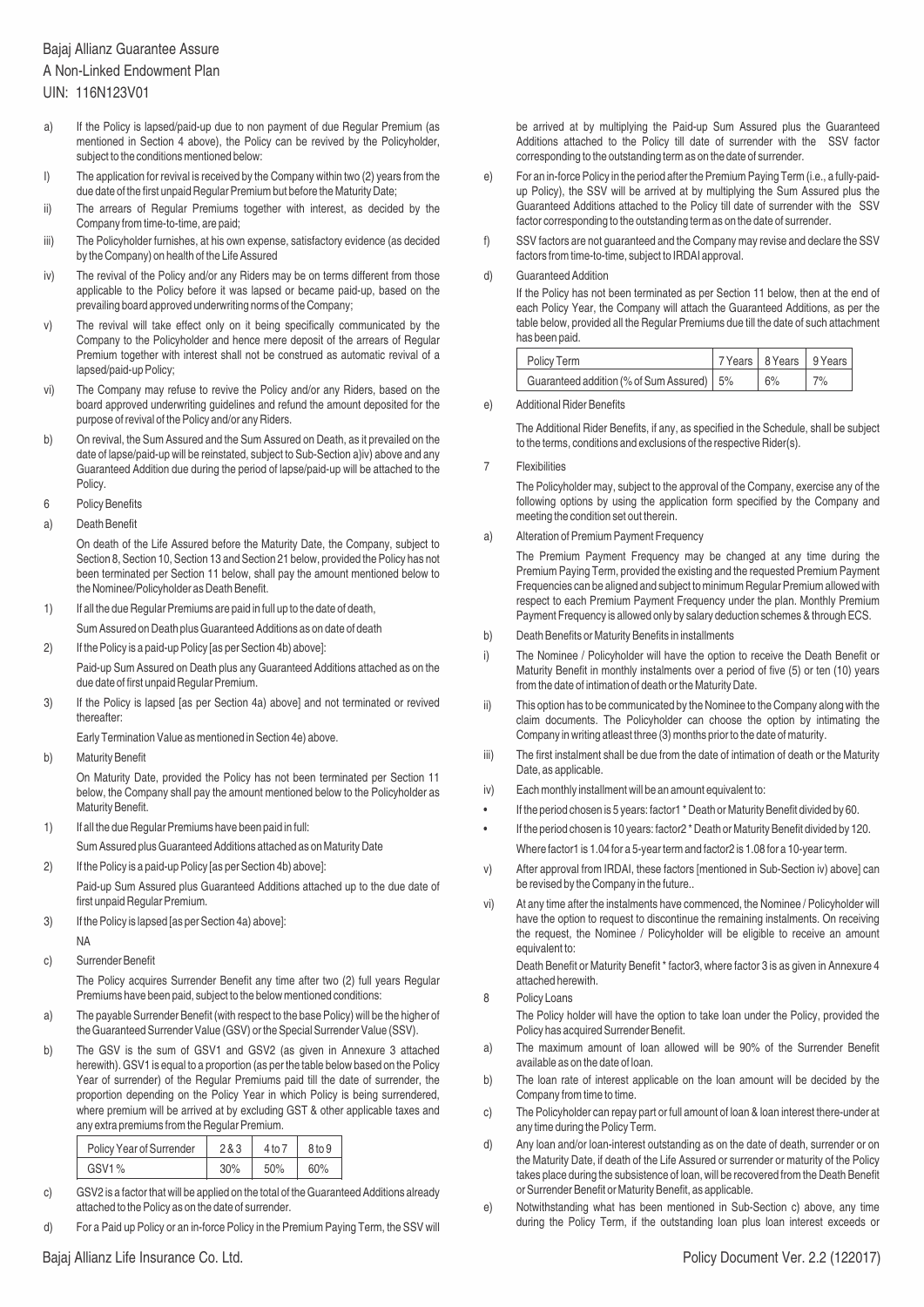# Bajaj Allianz Guarantee Assure A Non-Linked Endowment Plan

### UIN: 116N123V01

becomes equal to the Surrender Benefit available under the Policy as on that date, the Policyholder will be informed of the same with a 30-days advance notice.

Under the Policy that is paid-up [as per Section 4b) above], if the full or part of the loan and/or loan interest is not repaid within the afore mentioned notice period, the Policy will be foreclosed by adjusting the Surrender Benefit to the outstanding loan plus interest without any requirement of further notice to the Policyholder and no benefits under the Policy will be payable.

9 Foreclosure

If loan has been taken under the Policy and the Policy is paid-up [as mentioned in Section 4b) above] and if at any time the loan outstanding plus interest-on-loan exceeds the Surrender Benefit available then under the Policy, the Policy will be foreclosed by adjusting the Surrender Benefit to the outstanding loan plus intereston-loan, subject to sufficient prior notice [as mentioned in Section 8e) above]. No further benefits will be available under the Policy which has been foreclosed.

10 Suicide Exclusions

If the Life Assured commits suicide whether sane or insane, within one (1) year from the Date of Commencement of Risk or the date of the latest revival of the Policy, the Company's liability shall be limited to the extent of the amount mentioned below, whether or not any beneficial interest has been created therein. If the death is within one (1) year

- From the Date of Commencement of Risk, the amount payable will be 80% of the Regular Premium paid provided the Policy is in force as on the date of death OR
- From the date of the latest revival, the amount payable will be higher of 80% of the Regular Premium paid till the date of death or the Surrender Benefit plus rider termination value, if any, available as on the date of death. Any outstanding loan plus interest will be deducted from this amount payable.

The validity of the contract of insurance will be determined in accordance with the actual date of death of the Life Assured and not the date of intimation of death.

11 Termination Conditions

This Policy shall immediately and automatically terminate on the earliest occurrence of any of the following events:

- i) On payment of Early Termination Value
- ii) On full surrender of the Policy;
- iii) On the expiry of the revival period, if at least two (2) full years' Regular Premiums have not been paid;
- iv) On foreclosure, if the outstanding loan plus loan interest under a Policy that is paidup [as per Section 4b) above] exceeds or becomes equal to the Surrender Benefit available under the Policy and no payment is made even on the expiry of 30 days from notice as mentioned in Section 8e) above.
- v) On receipt of intimation of death of the Life Assured at the Company's office
- vi) On the Maturity Date
- General Conditions
- 12 Age Proof
- a) The Regular Premium payable under the Policy is calculated on the basis of the Life Assured's Age and gender as declared in the Proposal Form. If the Life Assured's Age has not been admitted by the Company, the Policyholder shall furnish such proof of the Life Assured's Age as is acceptable to the Company and have the Age admitted.
- b) If the Age so admitted (the "correct Age") is found to be different from the Age declared in the Proposal Form, then, without prejudice to the Company's other rights and remedies including those under the Insurance Act 1938, the following actions shall be taken:
- i) If the correct Age is such as would have made the Life Assured uninsurable under this Policy, the plan of assurance shall stand altered to such plan of assurance as is generally granted by the Company for the Life Assured's correct Age, which will be subject to the terms and conditions as are applicable to that plan of assurance. If it is not possible to grant any other plan of assurance, the Policy shall stand terminated with immediate effect and Surrender benefit, if any, will be payable under the Policy. In case Surrender Benefit is unavailable, the Company may at its discretion consider payment of a refund comprising the all Regular Premiums (excluding applicable taxes) paid, less the proportionate amount of risk premium for the period the Life Assured was on cover and the expenses incurred by the Company on medical examination and stamp duty charges.
- ii) If the Life Assured's correct Age is higher than the Age declared in the Proposal Form, the Regular Premium payable under the Policy shall be altered corresponding to the correct Age of the Life Assured and the accumulated difference between the corrected Regular Premium and the original Regular Premium from the Policy Commencement Date up to the date of such alteration shall be collected from the Policyholder. If the Policyholder disagrees to pay the

same, the Policy will be terminated with immediate effect by the Company and the Surrender Benefit, if any, as on the date of termination shall become payable.

- iii) If the Life Assured's correct Age is lower than the Age declared in the Proposal Form, the Regular Premium payable under the Policy shall be altered corresponding to the correct Age of the Life Assured from the next due date of Regular Premium. The Company shall refund the excess premium received (which is the total of the difference between the original Regular Premium and the corrected Regular Premium from the Policy Commencement Date up to the date of such alteration).
- 13 Assignment & Nomination

Assignment should be in accordance with provisions of section 38 of the Insurance Act 1938 as amended from time to time. [A Leaflet containing the simplified version of the provisions of section 38 is enclosed in Annexure AA (as given by IRDAI) for reference]

Nomination should be in accordance with provisions of section 39 of the Insurance Act 1938 as amended from time to time. [A Leaflet containing the simplified version of the provisions of section 39 is enclosed in Annexure BB (as given by IRDAI) for reference]

14 Fraud, Misrepresentation and forfeiture

Fraud, Misrepresentation and forfeiture would be dealt with in accordance with provisions of section 45 of the Insurance Act 1938 as amended from time to time. [A Leaflet containing the simplified version of the provisions of section 45 is enclosed in Annexure CC (as given by IRDAI) for reference]

15 Notices

Any notice, direction or instruction to be given under this Policy shall be in writing and delivered by hand, post, facsimile or E-mail to:

- a. The Policyholder/Life Assured:
- i) Shall be sent either by hand, post, courier, facsimile, Short Messaging Service (SMS), Voice call, e-mail or through any other digital/electronic media to the Policyholder to the address or communication/ correspondence details specified by the Policyholder in the Enrollment/Proposal Form or as per subsequent most recent change of address and/or communication/correspondence details intimation submitted by them to the Company.
- ii) The Company shall not be responsible for any consequences arising out of nonintimation of change of the Policyholder's/Life Assured's address and/or communication/correspondence details. In case the notice comes back to the Company undelivered to the Policyholder/Life Assured due to any reason, there shall be no obligation upon the Company to make any attempt again towards dispatch of the notice which was returned undelivered.
- b. The Company, shall be submitted by hand, post, facsimile or E-mail: Bajaj Allianz Life Insurance Company, GE Plaza, Airport Road, Yerawada, Pune – 411 006

Toll Free No. 1800 209 7272 | Fax: 020-6602-6789

e-mail: customercare@bajajallianz.co.in

The Policyholder must ensure that he keeps the Company informed if there is a change of address and contact details. This will enable the Policyholder to receive regular updates, and communication from time to time and facilitate efficient and timely payouts by the Company of the benefits under the Policy.

16 Electronic Transactions

Subject to Section 15 above, the Policyholder agrees to adhere to and comply with all such terms and conditions as the Company may prescribe from time to time with regard to all transactions and hereby agrees and confirms that all transactions (other than those requiring a written notice or communication under this Policy) effected by or through facilities for conducting remote transactions including the Internet, World Wide Web, electronic data interchange, call centres, tele-service operations (whether voice, video, data or combination thereof) or by means of electronic, computer, automated machines network or through other means of telecommunication, established by or on behalf of the Company, for and in respect of the Policy or its terms, or the Company's other products and services, shall constitute legally binding and valid transactions when done in adherence to and in compliance with the Company's terms and conditions for such facilities, as may be prescribed from time to time.

17 Free Look Period

Within 15 days [thirty (30) days in case this Policy is issued under the provisions of IRDAI Guidelines on Distance Marketing of Insurance Products] of the receipt of this Policy, the Policyholder has the option to review the terms and conditions of the Policy and if the Policyholder disagrees to any of the terms & conditions, he has an option to return the Policy stating the reasons for his objections. The Policyholder shall be entitled to a refund comprising the Regular Premium (excluding applicable taxes) paid, less the proportionate amount of risk premium (including the total of Rider Premiums, if any), for the period the Life Assured was on cover and the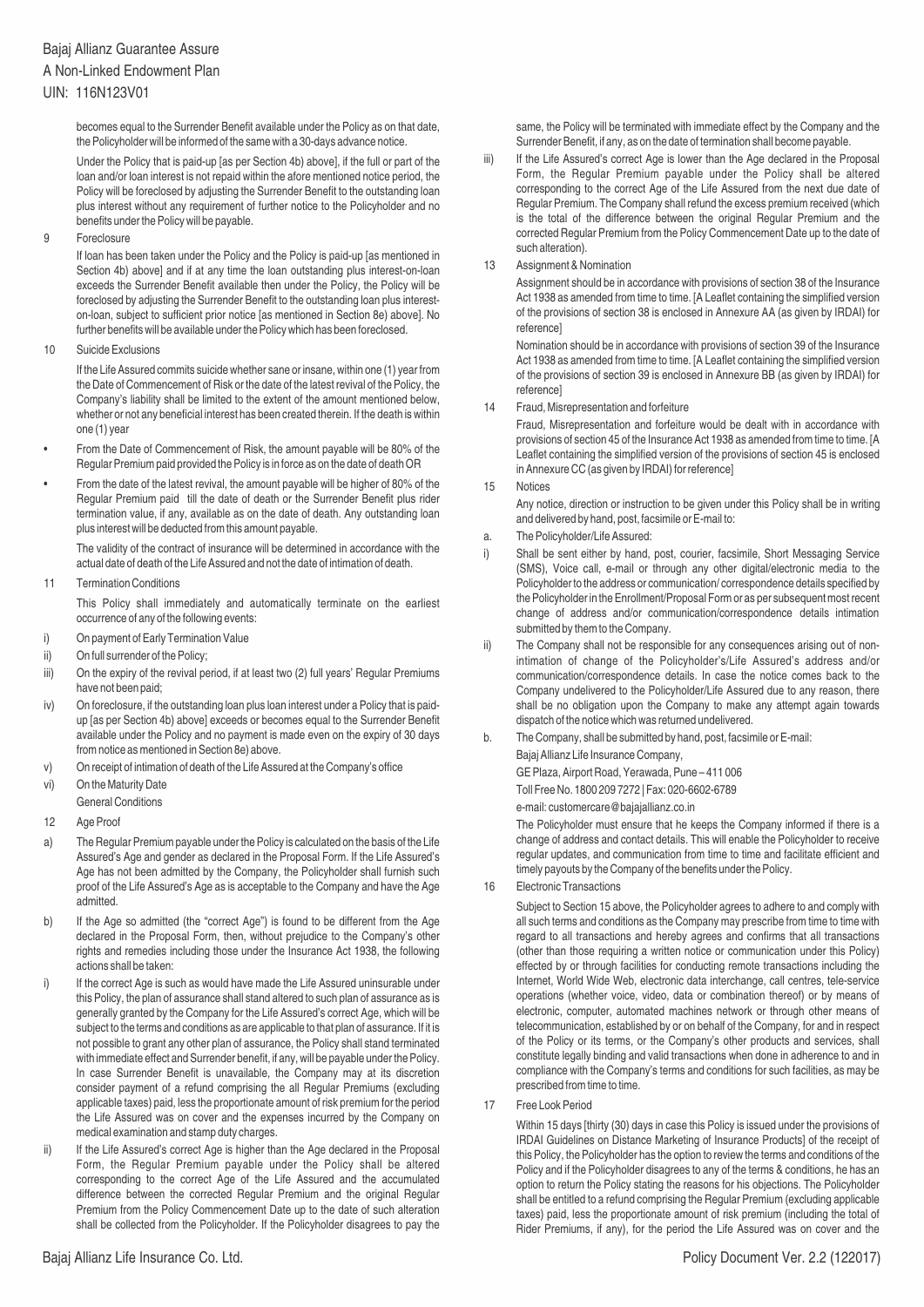### Bajaj Allianz Guarantee Assure

### A Non-Linked Endowment Plan

### UIN: 116N123V01

expenses incurred by the Company on medical examination and stamp duty charges.

18 Currency

All amounts payable either to or by the Company shall be payable in India and in Indian Currency.

19 Waiver

Failure or neglect by either party to enforce at anytime the provisions of this Policy shall not be construed or be deemed to be a waiver of either party's right herein nor in anyway affect the validity of the whole or any part of this Policy nor prejudice either party's right to take subsequent action.

20 Modifications

This Policy Document constitutes the complete contract of insurance. This Policy Document cannot be changed or varied except by an endorsement to the Policy, in writing and signed by an officer of the Company authorized for the purpose.

21 Payment of claim

The Company shall be under no obligation to make any payment under Section 6a) above unless and until the Company has received from the Policyholder (or the Nominee, or legal heirs, and at no expense to the Company) any information and documentation it requests, including but not limited to:

- i) Written notice as soon as possible and in any event preferably within 180 days of the death of the Life Assured, and the circumstances resulting to the death of the Life Assured.
- ii) The claimant's proof of entitlement to receive payment under the Policy.
- iii) Original Policy Document.
- iv) Original death certificate of the Life Assured issued by a competent authority.
- v) Medical cause of death certificate from the doctor who last attended to the Life Assured or from the hospital in which the death occurred.
- vi) If the death is due to unnatural causes; a copy of First Information Report (FIR) and Post Mortem Report (PMR). Post Mortem Report is mandatory for claiming the Death Benefit due to an Accident under the Policy.
- vii) Any other document as asked for by the Company depending on the facts and circumstances of each case.
- viii) Without Prejudice to the right of the Company to insist for any of the documents as mentioned herein above to examine the admissibility of claim for the benefits under the Policy of insurance, the Company may at its sole discretion, consider claims where the claimant is unable to submit required documents.
- 22 Loss of Policy Document
- a) If the Policy Document is lost or destroyed, then subject to Sub–Section c) below, at the request of the Policyholder, the Company, if satisfied that the Policy Document has been lost or destroyed, will issue a copy of the Policy Document duly endorsed to show that it is issued following the loss or destruction of the original document.
- b) Upon the issue of a copy of the Policy Document, the original Policy Document will cease to have any legal effect.
- c) The Company reserves the right to make such investigations into and call for such evidence of the loss or destruction of the Policy Document at the expense of the Policyholder, as it considers necessary before issuing a copy of the Policy Document.
- d) It is hereby understood and agreed that the Policyholder will protect the Company and hold the Company harmless from and against any claims, costs, expenses, awards or judgments arising out of or howsoever connected with the original Policy Document or arising out of the issuance of a copy of the Policy Document.
- 23 Grievance Redressal

In case you have any query or compliant/grievance, you may contact the Grievance Officer of any nearest Customer Care Center at Branch Office of the Company during the Company's office hours from 9 am to 6 pm. Alternatively, you may communicate with the Company:

By post at: Customer Care Desk,

Bajaj Allianz Life Insurance Company Ltd.,

GE Plaza, Airport Road, Yerawada, Pune - 411006

By Phone at: Toll Free No. 1800 209 7272 | By Fax at: 020-6602-6789

By Email: customercare@bajajallianz.co.in

In case you are not satisfied with the resolution provided to you by the above office, or have not received any response within 10 days, or you have any suggestion in respect of this Policy or on the functioning of the office, you may contact the following official for resolution:

Grievance Redressal Officer,

Bajaj Allianz Life Insurance Company Ltd.

3rd Floor, Bajaj Finserv, Survey No: 208/1-B , Behind Weik Field IT Park, Viman Nagar, Pune – 411014

Tel. No: 1800 209 7272 | Fax: (+91 20) 40111502

Email ID: customercare@bajajallianz.co.in

If Policyholder is not satisfied with the response or does not receive a response from the Company within fifteen (15) days, he may approach the IRDAI Grievance Cell Centre (IGCC) on the following contact details:

By Phone: TOLL FREE NO: 155255

By Email: complaints@irda.gov.in

By post at: Consumer Affairs Department Insurance Regulatory and Development Authority of India

9th floor, United India Towers, Basheerbagh, Hyderabad – 500 029, Andhra Pradesh

By Fax at: +91- 40 – 6678 9768

The Policyholder can also register his complaint online at http://www.igms.irda.gov.in/

- 24 Ombudsman
- a) In case you are not satisfied with the decision/resolution of the Company, you may approach the Insurance Ombudsman if your grievance pertains to any of the following:
- i) Insurance claim that has been rejected or dispute of a claim on legal construction of the Policy
- ii) Delay in settlement of claim
- iii) Dispute with regard to premium
- iv) Non-receipt of your insurance document
- b) The address of the Insurance Ombudsman is provided as Address & Contact Details of Ombudsmen Centres attached herewith. For the latest list of insurance ombudsman, please refer to the IRDAI website at http://www.irdaindia.org/ins\_ombusman.htm.
- c) The complaint should be made in writing and duly signed by the complainant or by his legal heirs with full details of the complaint and the contact information of complainant.
- d) Also please note that as per provision 13(3) of the Redressal of Public Grievances Rules 1998, the complaint to the Ombudsman can be made
- i) Only if the grievance has been rejected by the grievance redressal mechanism of the Company.
- ii) The complaint should be filed within a period of one year from the date of rejection by the Company.
- iii) The complaint should not be simultaneously under any litigation.
- 25 Governing Law

Any and all disputes arising out of and under this Policy shall be governed by and determined in accordance with Indian law and by the Indian Courts.

26 Taxation

Payment of taxes, including GST, as applicable from time to time, shall be the responsibility of the Policyholder. The Policyholder agrees to pay or allows the Company to deduct/charge from any of the benefits payable or premium received under this Policy, a sum on account of any tax or other payment which may be imposed by any legislation, order, regulation or otherwise, upon the Company, Policyholder or any other beneficiary, which in the opinion of the Company is necessary and appropriate.

27 Status of Insurance Agent

The insurance agent is only authorized by the Company to arrange completion and submission of the Proposal Form. The insurance agent is not authorized to act as the Company's legal representative and any representation made by the insurance agent which is against the express terms and conditions as contained in this Policy shall not be binding on the Company. Information or payment given to the insurance agent should not be considered as having been given to the Company. In absence of any specific authorisation to an insurance agent to accept premium on behalf of the Company and issue receipt thereof, payment made to an insurance agent shall be considered from the date of receipt of the premium amount by the Company. In the event of happening of any eventuality between the date of payment of premium amount to the insurance agent and the date of receipt of the premium amount by the Company, same shall be considered in accordance with the terms and conditions as contained herein above as if the premium was not paid as on the date of happening of the eventuality.

Provided that nothing in the section shall prevent the insurer from calling for proof of Age at any time if he is entitled to do so and no Policy shall be deemed to be called in question merely because the terms of the Policy are adjusted on subsequent proof that the Age of the Life Insured was incorrectly stated in the proposal.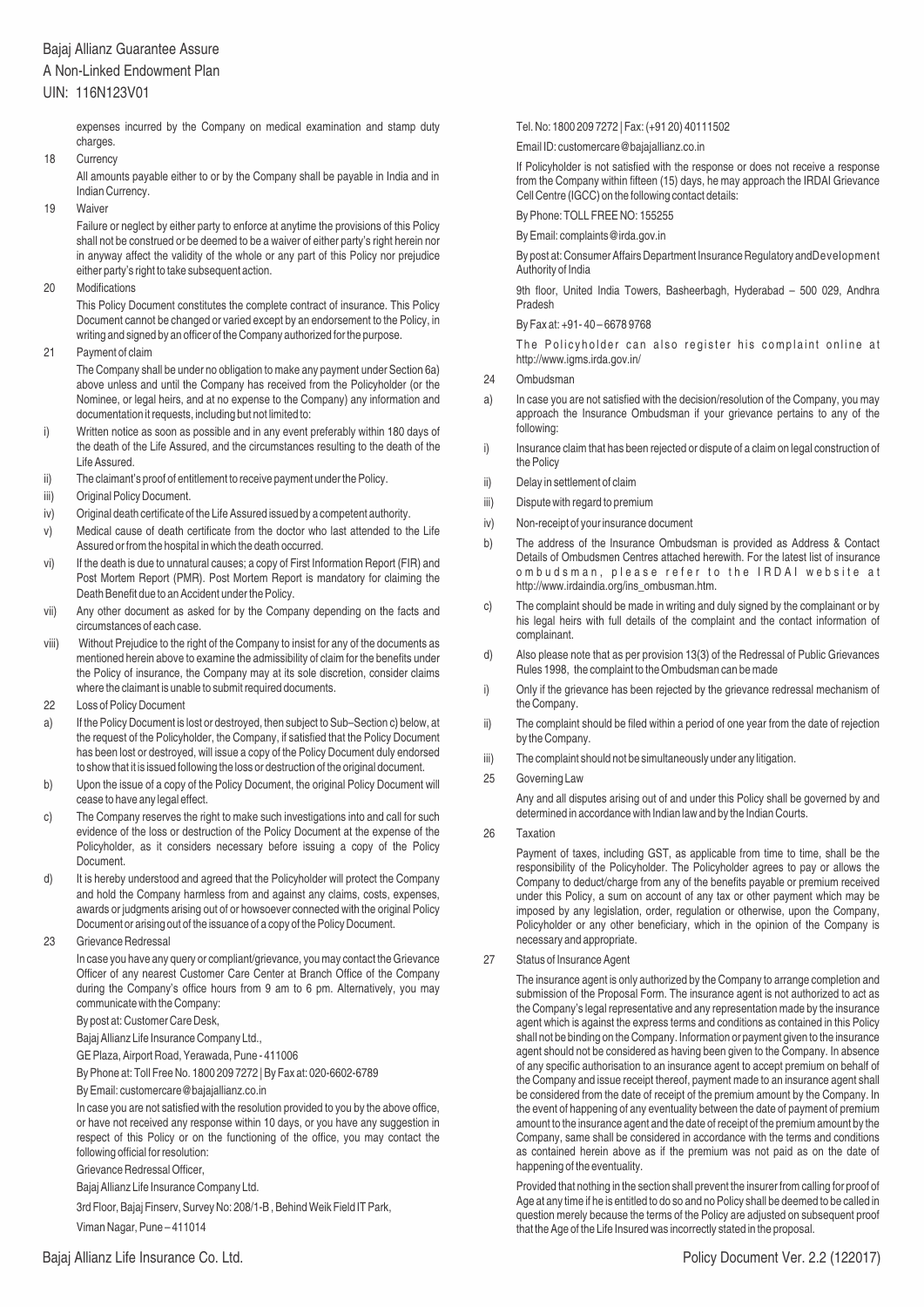### Annexure - 3

| Bajaj Allianz Guarantee Assure - Surrender Factors to apply on Guaranteed<br>Additions in Guaranteed Surrender Value Calculation |          |  |  |  |  |  |
|----------------------------------------------------------------------------------------------------------------------------------|----------|--|--|--|--|--|
| OS Term                                                                                                                          | Factor   |  |  |  |  |  |
| (nearest half-year duration)                                                                                                     |          |  |  |  |  |  |
| 0.5                                                                                                                              | 0.870413 |  |  |  |  |  |
| 1                                                                                                                                | 0.740827 |  |  |  |  |  |
| 1.5                                                                                                                              | 0.644904 |  |  |  |  |  |
| $\overline{c}$                                                                                                                   | 0.548981 |  |  |  |  |  |
| 2.5                                                                                                                              | 0.477976 |  |  |  |  |  |
| 3                                                                                                                                | 0.406970 |  |  |  |  |  |
| 3.5                                                                                                                              | 0.354408 |  |  |  |  |  |
| 4                                                                                                                                | 0.301847 |  |  |  |  |  |
| 4.5                                                                                                                              | 0.262937 |  |  |  |  |  |
| 5                                                                                                                                | 0.224027 |  |  |  |  |  |
| 5.5                                                                                                                              | 0.195221 |  |  |  |  |  |
| 6                                                                                                                                | 0.166416 |  |  |  |  |  |
| 6.5                                                                                                                              | 0.145089 |  |  |  |  |  |
| $\overline{7}$                                                                                                                   | 0.123762 |  |  |  |  |  |
| 7.5                                                                                                                              | 0.107970 |  |  |  |  |  |
| 8                                                                                                                                | 0.092177 |  |  |  |  |  |

**Note:** 

1. **OS Term** (Outstanding term) to be calculated as the difference between (maturity date and policy surrender date) divided by 365, rounded to nearest half-year duration.

2. **Factor** will be applied on Guaranteed Additions in the minimum guaranteed surrender value calculation, and this will be additional over and above the GSV on premiums paid.

Annexure - 4

| Death/ Maturity Benefit in Instalments - Discounted Value Factors (Factor3)                                                                                          |                  |       |        |                  |       |        |                  |        |                  |
|----------------------------------------------------------------------------------------------------------------------------------------------------------------------|------------------|-------|--------|------------------|-------|--------|------------------|--------|------------------|
| Months                                                                                                                                                               | 10 <sub>yr</sub> | 5yr   | Months | 10 <sub>yr</sub> | 5yr   | Months | 10 <sub>yr</sub> | Months | 10 <sub>yr</sub> |
|                                                                                                                                                                      | 0.996            | 0.987 | 31     | 0.759            | 0.494 | 61     | 0.512            | 91     | 0.257            |
| $\overline{2}$                                                                                                                                                       | 0.989            | 0.971 | 32     | 0.751            | 0.477 | 62     | 0.504            | 92     | 0.248            |
| 3                                                                                                                                                                    | 0.981            | 0.954 | 33     | 0.743            | 0.461 | 63     | 0.496            | 93     | 0.239            |
| $\overline{4}$                                                                                                                                                       | 0.973            | 0.938 | 34     | 0.735            | 0.444 | 64     | 0.487            | 94     | 0.230            |
| 5                                                                                                                                                                    | 0.965            | 0.922 | 35     | 0.726            | 0.427 | 65     | 0.479            | 95     | 0.222            |
| 6                                                                                                                                                                    | 0.957            | 0.906 | 36     | 0.718            | 0.410 | 66     | 0.470            | 96     | 0.213            |
| $\overline{7}$                                                                                                                                                       | 0.950            | 0.890 | 37     | 0.710            | 0.393 | 67     | 0.462            | 97     | 0.204            |
| 8                                                                                                                                                                    | 0.942            | 0.873 | 38     | 0.702            | 0.376 | 68     | 0.454            | 98     | 0.195            |
| 9                                                                                                                                                                    | 0.934            | 0.857 | 39     | 0.694            | 0.360 | 69     | 0.445            | 99     | 0.187            |
| 10                                                                                                                                                                   | 0.926            | 0.841 | 40     | 0.686            | 0.343 | 70     | 0.437            | 100    | 0.178            |
| 11                                                                                                                                                                   | 0.918            | 0.825 | 41     | 0.678            | 0.326 | 71     | 0.428            | 101    | 0.169            |
| 12                                                                                                                                                                   | 0.910            | 0.808 | 42     | 0.670            | 0.309 | 72     | 0.420            | 102    | 0.160            |
| 13                                                                                                                                                                   | 0.902            | 0.792 | 43     | 0.661            | 0.292 | 73     | 0.411            | 103    | 0.151            |
| 14                                                                                                                                                                   | 0.894            | 0.775 | 44     | 0.653            | 0.275 | 74     | 0.403            | 104    | 0.143            |
| 15                                                                                                                                                                   | 0.887            | 0.759 | 45     | 0.645            | 0.258 | 75     | 0.394            | 105    | 0.134            |
| 16                                                                                                                                                                   | 0.879            | 0.743 | 46     | 0.637            | 0.241 | 76     | 0.386            | 106    | 0.125            |
| 17                                                                                                                                                                   | 0.871            | 0.726 | 47     | 0.629            | 0.224 | 77     | 0.377            | 107    | 0.116            |
| 18                                                                                                                                                                   | 0.863            | 0.710 | 48     | 0.620            | 0.207 | 78     | 0.369            | 108    | 0.107            |
| 19                                                                                                                                                                   | 0.855            | 0.693 | 49     | 0.612            | 0.189 | 79     | 0.360            | 109    | 0.098            |
| 20                                                                                                                                                                   | 0.847            | 0.677 | 50     | 0.604            | 0.172 | 80     | 0.351            | 110    | 0.089            |
| 21                                                                                                                                                                   | 0.839            | 0.660 | 51     | 0.596            | 0.155 | 81     | 0.343            | 111    | 0.081            |
| 22                                                                                                                                                                   | 0.831            | 0.644 | 52     | 0.587            | 0.138 | 82     | 0.334            | 112    | 0.072            |
| 23                                                                                                                                                                   | 0.823            | 0.627 | 53     | 0.579            | 0.121 | 83     | 0.326            | 113    | 0.063            |
| 24                                                                                                                                                                   | 0.815            | 0.611 | 54     | 0.571            | 0.104 | 84     | 0.317            | 114    | 0.054            |
| 25                                                                                                                                                                   | 0.807            | 0.594 | 55     | 0.562            | 0.086 | 85     | 0.308            | 115    | 0.045            |
| 26                                                                                                                                                                   | 0.799            | 0.577 | 56     | 0.554            | 0.069 | 86     | 0.300            | 116    | 0.036            |
| 27                                                                                                                                                                   | 0.791            | 0.561 | 57     | 0.546            | 0.052 | 87     | 0.291            | 117    | 0.027            |
| 28                                                                                                                                                                   | 0.783            | 0.544 | 58     | 0.537            | 0.035 | 88     | 0.283            | 118    | 0.018            |
| 29                                                                                                                                                                   | 0.775            | 0.527 | 59     | 0.529            | 0.017 | 89     | 0.274            | 119    | 0.009            |
| 30                                                                                                                                                                   | 0.767            | 0.511 | 60     | 0.521            |       | 90     | 0.265            |        |                  |
| Note: The benefit payable on discontinuance of the installments under the option to take Death/Maturity Benefit in Installments is: factor3 * Death/Maturity benefit |                  |       |        |                  |       |        |                  |        |                  |

Note: The benefit payable on discontinuance of the installments under the option to take Death/Maturity Benefit in Installments is: factor3 \* Death/Maturity benefit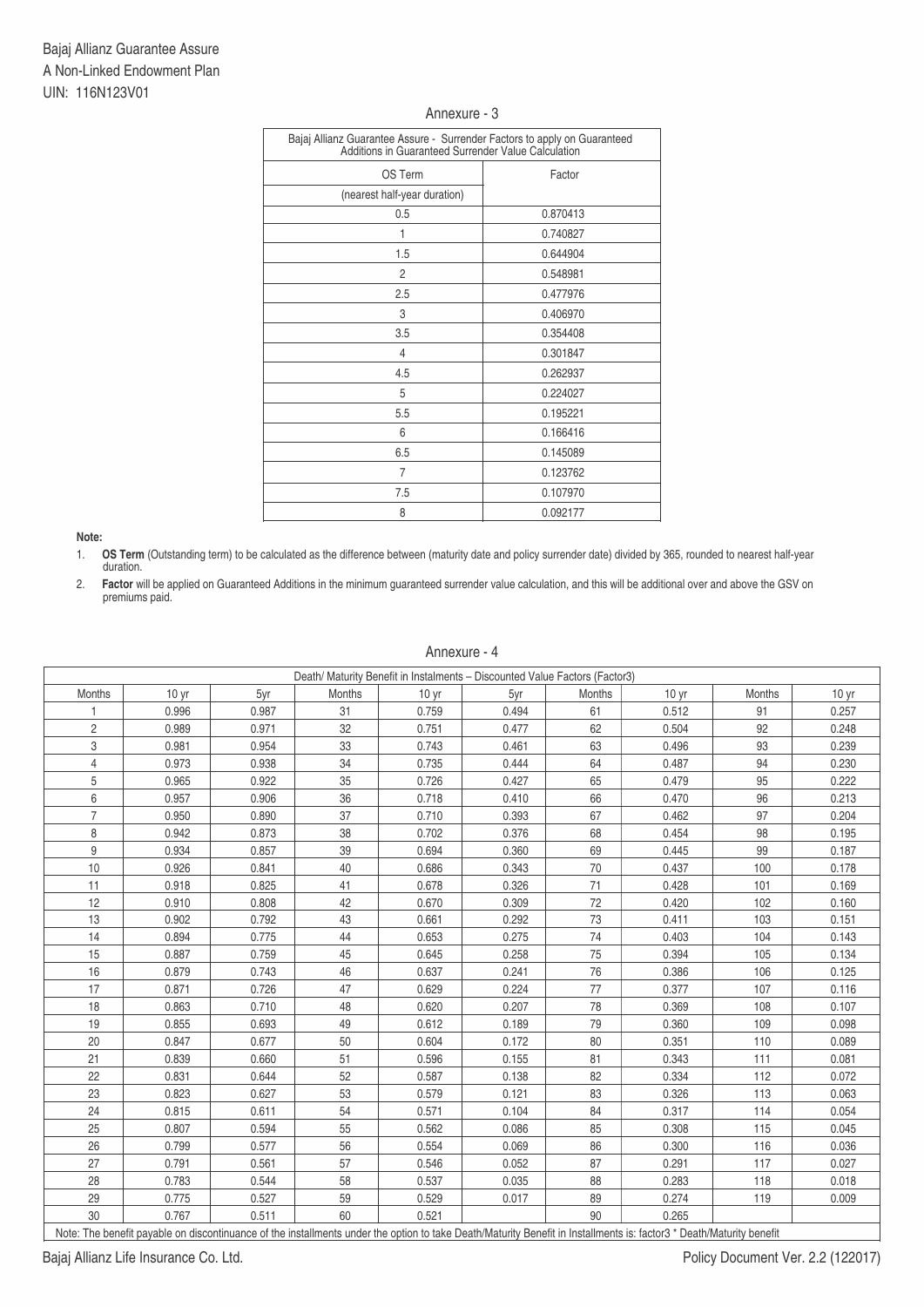# **Address & Contact Details of Ombudsman Centres**

In case you have any grievance, you may approach the Company Grievance Cell. In case you are not satisfied with the decision/resolution of the Company or if your complaint is not resolved/ not satisfied/not responded for 30 days, you may approach the Office of Insurance Ombudsman, in line with the details provided hereinabove in the policy document, at the addresses given below:

| AHMEDABAD           | Office of the Insurance Ombudsman, 6 <sup>th</sup> Floor, Jeevan Prakash Bldg., Tilak Marg, Relief Road, Ahmedabad -<br>380001. Tel no's: 079-25501201/02/05/06, Email: bimalokpal.ahmedabad@ecoi.co.in.                                                              | Gujarat, Dadra & Nagar Haveli, Daman and Diu                                                                                                                                                                                                                                                                                                                                                                                                                                                        |
|---------------------|-----------------------------------------------------------------------------------------------------------------------------------------------------------------------------------------------------------------------------------------------------------------------|-----------------------------------------------------------------------------------------------------------------------------------------------------------------------------------------------------------------------------------------------------------------------------------------------------------------------------------------------------------------------------------------------------------------------------------------------------------------------------------------------------|
| <b>BENGALURU</b>    | Office of the Insurance Ombudsman, Jeevan Soudha Building, PID No. 57-27-N-19 Ground Floor, 19/19, 24 <sup>th</sup><br>Main Road, JP Nagar, 1 <sup>st</sup> Phase, Bengaluru - 560 025, Tel.: 080 - 26652048 / 26652049, Email:<br>bimalokpal.bengaluru@ecoi.co.in.   | Karnataka                                                                                                                                                                                                                                                                                                                                                                                                                                                                                           |
| <b>BHOPAL</b>       | Office of the Insurance Ombudsman, Janak Vihar Complex, 2 <sup>nd</sup> Floor, 6, Malviya Nagar, Opp. Airtel Office,<br>Near New Market, Bhopal - 462 003, Tel.: 0755 - 2769201/ 2769202 Fax: 0755 - 2769203, Email:<br>bimalokpal.bhopal@ecoi.co.in.                 | Madhya Pradesh, Chhattisgarh                                                                                                                                                                                                                                                                                                                                                                                                                                                                        |
| <b>BHUBANESHWAR</b> | Office of the Insurance Ombudsman, 62, Forest park, Bhubaneshwar - 751009, Tel.: 0674 - 2596003/2596455<br>Fax: 0674 - 2596429, Email: bimalokpal.bhubaneswar@ecoi.co.in.                                                                                             | Orissa                                                                                                                                                                                                                                                                                                                                                                                                                                                                                              |
| CHANDIGARH          | Office of the Insurance Ombudsman, S.C.O.No.101,102 & 103, 2 <sup>nd</sup> Floor, Batra Building, Sector 17-D,<br>Chandigarh-160017, Tel.:0172-2772101/2706468 Fax: 0172-2708274, Email: bimalokpal.chandigarh@ecoi.co.in.                                            | Punjab, Haryana, Himachal Pradesh, Jammu &<br>Kashmir, Chandigarh                                                                                                                                                                                                                                                                                                                                                                                                                                   |
| <b>CHENNAI</b>      | Office of the Insurance Ombudsman, Fatima Akhtar Court, 4 <sup>th</sup> Floor, 453 (old 312), Anna Salai, Teynampet,<br>CHENNAI-600 018, Tel.: 044 - 24333668/24335284 Fax: 044 - 24333664, Email:bimalokpal.chennai@ecoi.co.in.                                      | Tamil Nadu, Pondicherry Town and Karaikal<br>(Which are part of Pondicherry)                                                                                                                                                                                                                                                                                                                                                                                                                        |
| <b>DELHI</b>        | Office of the Insurance Ombudsman, 2/2 A, Universal Insurance Building, Asaf Ali Road, New Delhi - 110 002<br>Tel.: 011 - 23234057/23232037 Fax: 011 - 23230858, Email: bimalokpal.delhi@ecoi.co.in.                                                                  | Delhi                                                                                                                                                                                                                                                                                                                                                                                                                                                                                               |
| <b>GUWAHATI</b>     | Office of the Insurance Ombudsman, Jeevan Nivesh, 5 <sup>th</sup> Floor, Nr. Panbazar over bridge, S.S. Road, Guwahati<br>781001(ASSAM), Tel.: 0361 - 2132204/2132205 Fax: 0361 - 2732937, Email: bimalokpal.guwahati@ecoi.co.in.                                     | Assam, Meghalaya, Manipur, Mizoram, Arunachal<br>Pradesh, Nagaland and Tripura                                                                                                                                                                                                                                                                                                                                                                                                                      |
| <b>HYDERABAD</b>    | Office of the Insurance Ombudsman, 6-2-46, 1 <sup>st</sup> floor, "Moin Court", Lane Opp. Saleem Function Palace, A. C.<br>Guards, Lakdi-Ka-Pool, Hyderabad - 500 004, Tel.: 040 - 65504123/ 23312122 Fax: 040 - 23376599, Email:<br>bimalokpal.hyderabad@ecoi.co.in. | Andhra Pradesh, Telangana, Yanam and part of<br><b>Territory of Pondicherry</b>                                                                                                                                                                                                                                                                                                                                                                                                                     |
| <b>JAIPUR</b>       | Office of the Insurance Ombudsman, Jeevan Nidhi - II Bldg., Gr. Floor, Bhawani Singh Marg, Jaipur - 302 005.<br>Tel.: 0141 -2740363, Email: bimalokpal.jaipur@ecoi.co.in.                                                                                             | Rajasthan                                                                                                                                                                                                                                                                                                                                                                                                                                                                                           |
| ERNAKULAM           | Office of the Insurance Ombudsman, CC 22/2603 2 <sup>nd</sup> Floor, Pulinat Bldg., Opp. Cochin Shipyard, M.G.Road<br>Ernakulam - 682015, Tel.: 0484 - 2358759/2359338 Fax: 0484 - 2359336, Ernail: bimalokpal.ernakulam@ecoi.co.in                                   | Kerala, Lakshadweep, Mahe -a part of<br>Pondicherry                                                                                                                                                                                                                                                                                                                                                                                                                                                 |
| KOLKATA             | Office of the Insurance Ombudsman, Hindustan Bldg. Annexe, 4 <sup>th</sup> Floor, 4, C.R. Avenue, KOLKATA - 700 072,<br>Tel.: 033 - 22124339 / 22124346, Fax: 033 - 22124341, Email: bimalokpal.kolkata@ecoi.co.in.                                                   | West Bengal, Bihar, Sikkim, Jharkhand Andaman<br>& Nicobar Islands                                                                                                                                                                                                                                                                                                                                                                                                                                  |
| MUMBAI              | Office of the Insurance Ombudsman, 3 <sup>rd</sup> Floor, Jeevan Seva Annexe, S. V. Road, Santacruz (W), Mumbai -<br>400054, Tel.: 022 - 26106552 / 26106960, Fax: 022 - 26106052, Email: bimalokpal.mumbai@ecoi.co.in.                                               | Goa, Mumbai Metropolitan Region excluding Navi<br>Mumbai & Thane                                                                                                                                                                                                                                                                                                                                                                                                                                    |
| <b>PUNE</b>         | Office of the Insurance Ombudsman, Jeevan Darshan Bldg., 2 <sup>nd</sup> Floor, C.T.S. No.s. 195 to 198, N.C. Kelkar<br>Road, Narayan Peth, Pune - 411 030, Tel.: 020 - 32341320, Email: bimalokpal.pune@ecoi.co.in.                                                  | Maharashtra, Area of Navi Mumbai and Thane,<br>excluding Mumbai Metropolitan Region                                                                                                                                                                                                                                                                                                                                                                                                                 |
| PATNA               | Office of the Insurance Ombudsman, 1 <sup>st</sup> Floor, Kalpana Arcade Building, Bazar Samiti, Road, Bahadurpur,<br>PATNA - 800 006, Tel No: 0612-2680952, Email: bimalokpal.patna@ecoi.co.in.                                                                      | <b>Bihar</b>                                                                                                                                                                                                                                                                                                                                                                                                                                                                                        |
| <b>LUCKNOW</b>      | Office of the Insurance Ombudsman, 6 <sup>th</sup> Floor, Jeevan Bhawan, Phase-II, Nawal Kishore Road, Hazratganj,<br>Lucknow - 226 001, Tel.: 0522 - 2231330 /2231331 Fax: 0522 - 2231310, Email: bimalokpal.lucknow@ecoi.co.in.                                     | Districts of Uttar Pradesh: Laitpur, Jhansi, Mahoba,<br>Hamirpur, Banda, Chitrakoot, Allahabad, Mirzapur,<br>Sonbhabdra, Fatehpur, Pratapgarh, Jaunpur,<br>Varanasi, Gazipur, Jalaun, Kanpur, Lucknow,<br>Unnao, Sitapur, Lakhimpur, Bahraich, Barabanki,<br>Raebareli, Sravasti, Gonda, Faizabad, Amethi,<br>Kaushambi, Balrampur, Basti, Ambedkarnagar,<br>Sultanpur, Maharajgang, Santkabirnagar,<br>Azamgarh, Kushinagar, Gorkhpur, Deoria, Mau,<br>Ghazipur, Chandauli, Ballia, Sidharathnagar |
| NOIDA               | Office of the Insurance Ombudsman, 4 <sup>th</sup> Floor, Bhagwan Sahai Palace, Main Road, Naya Bans, Sector 15,<br>NOIDA - 201301, Tel: 0120-2514250/51/53, Email: bimalokpal.noida@ecoi.co.in.                                                                      | State of Uttaranchal and the following Districts of<br>Uttar Pradesh: Agra, Aligarh, Bagpat, Bareilly,<br>Bijnor, Budaun, Bulandshehar, Etah, Kanooj,<br>Mainpuri, Mathura, Meerut, Moradabad,<br>Muzaffarnagar, Oraiyya, Pilibhit, Etawah,<br>Farrukhabad, Firozbad, Gautambodhanagar,<br>Ghaziabad, Hardoi, Shahjahanpur, Hapur, Shamli,<br>Rampur, Kashganj, Sambhal, Amroha, Hathras,<br>Kanshiramnagar, Saharanpur                                                                             |